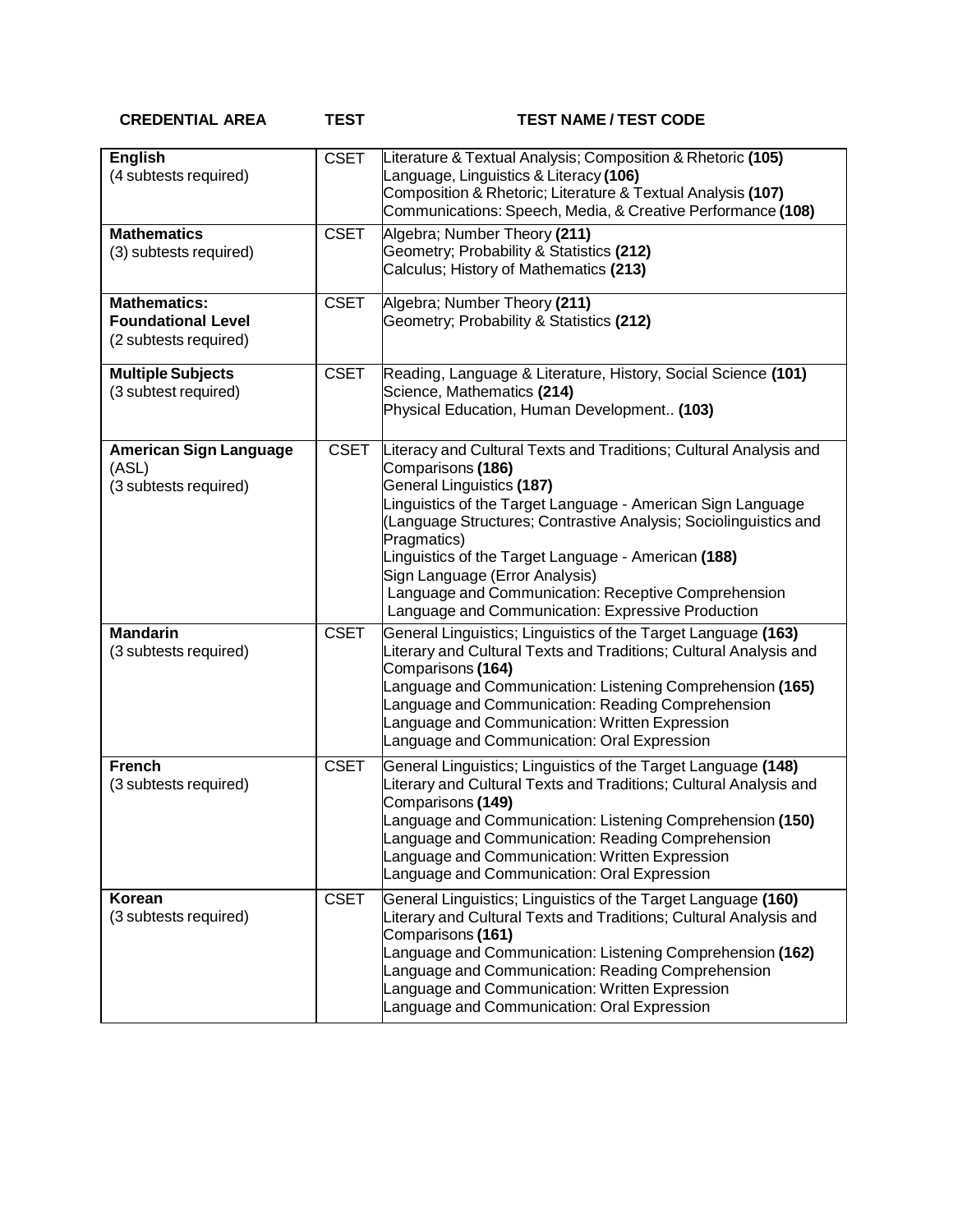| German<br>(3 subtests required)                                | <b>CSET</b> | General Linguistics; Linguistics of the Target Language (151)<br>Literary and Cultural Texts and Traditions; Cultural Analysis and<br>Comparisons (152)<br>Language and Communication: Listening Comprehension (153)<br>anguage and Communication: Reading Comprehension<br>anguage and Communication: Written Expression<br>Language and Communication: Oral Expression   |
|----------------------------------------------------------------|-------------|----------------------------------------------------------------------------------------------------------------------------------------------------------------------------------------------------------------------------------------------------------------------------------------------------------------------------------------------------------------------------|
| <b>Spanish</b><br>(3 subtests required)                        | <b>CSET</b> | General Linguistics; Linguistics of the Target Language (145)<br>Literary and Cultural Texts and Traditions; Cultural Analysis and<br>Comparisons (146)<br>Language and Communication: Listening Comprehension (147)<br>Language and Communication: Reading Comprehension<br>Language and Communication: Written Expression<br>Language and Communication: Oral Expression |
| <b>Science: Biological</b><br>Sciences (2 subtests<br>required | <b>CSET</b> | General Science (215)<br>Life Science (217)                                                                                                                                                                                                                                                                                                                                |
| Science:<br>Chemistry (3<br>subtests required)                 | <b>CSET</b> | General Science (215)<br>Chemistry (218)                                                                                                                                                                                                                                                                                                                                   |
| <b>Science: Foundational</b><br>Level<br>(1 subtest required)  | <b>CSET</b> | Science Subtest I: General Science (215)                                                                                                                                                                                                                                                                                                                                   |
| Science: Earth &<br><b>Space</b><br>(2 subtests required)      | <b>CSET</b> | General Science (215)<br>Earth & Space Science (219)                                                                                                                                                                                                                                                                                                                       |
| <b>Science: Physics</b><br>(2 subtests required)               | <b>CSET</b> | General Science (215)<br>Physics (220)                                                                                                                                                                                                                                                                                                                                     |
| <b>Social Science</b><br>(3 subtests required)                 | <b>CSET</b> | World History; World Geography (114)<br>U.S. History; U.S. Geography (115)<br>Civics; Economics; California History (116)                                                                                                                                                                                                                                                  |
| Art<br>(2 subtests required)                                   | <b>CSET</b> | Aesthetic Valuing (140)<br>Historical and Cultural Context of the Visual Arts Artistic Perception<br><b>Creative Expression (141)</b>                                                                                                                                                                                                                                      |
| <b>Business</b><br>(3 subtests required)                       | <b>CSET</b> | Business Management/ Marketing (175)<br>Accounting, Finance/Economics (176)<br>Information Technology/Business Environment and Communication<br>(177)                                                                                                                                                                                                                      |
| <b>Health Science</b><br>(3 subtests required)                 | <b>CSET</b> | Foundations of Health Education, Human Growth and Development,<br>Chronic and Communicable Disease (178)<br>Nutrition and Fitness, Mental and Emotional Health, Alcohol,<br>Tobacco and Other Drugs (179)<br>Family Life and Interpersonal Relationship, Consumer and<br>Community Health, Environmental Health (180)                                                      |